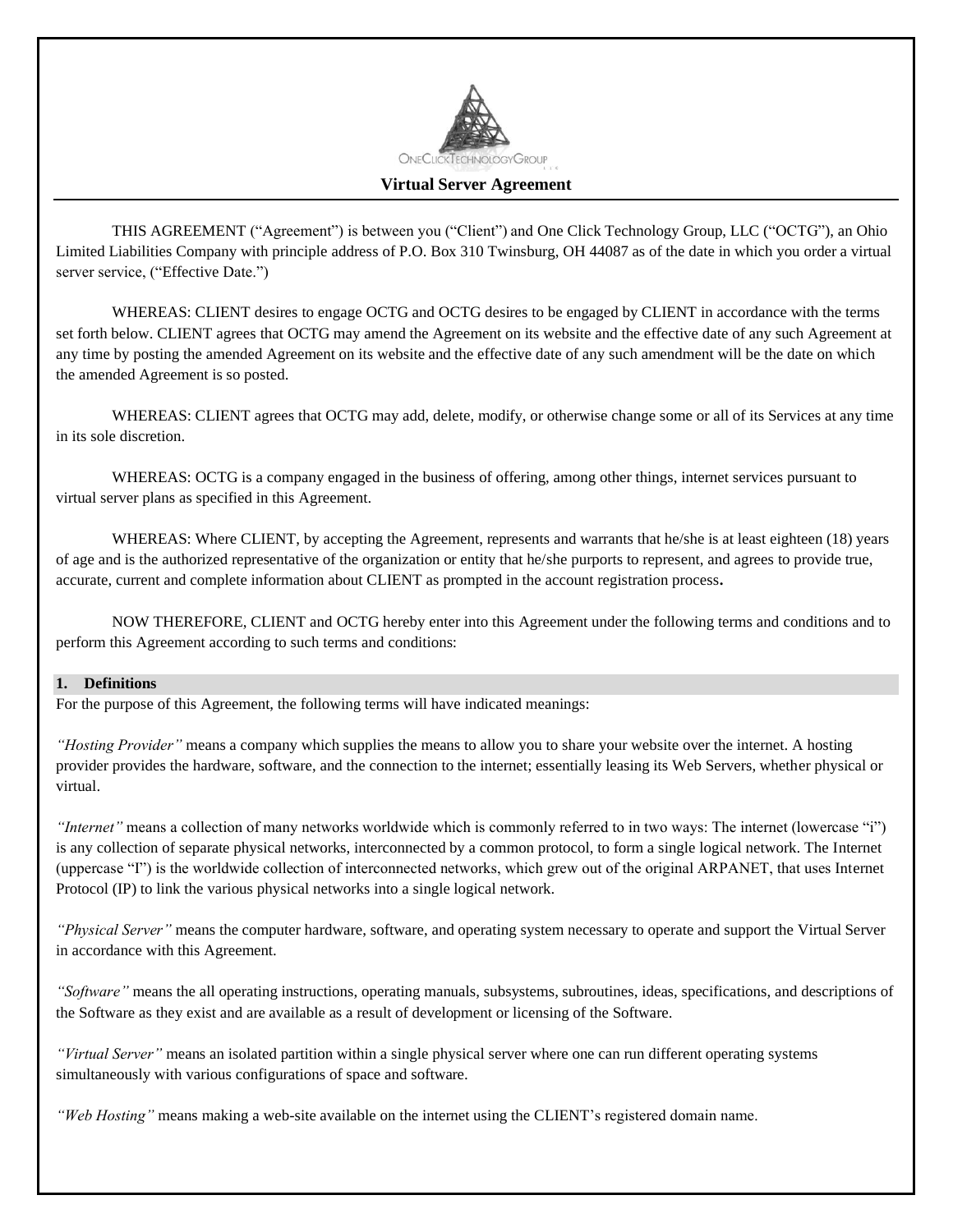### **2. Services**

Virtual Server: OCTG agrees to provide Client with, (i) space on one of OCTG's Servers, (Virtual Server) to host a site on the internet, (ii) a license to use some of OCTG's proprietary software (Software), and various other services to facilitate the creation and maintenance of the Website, herein after referred to as "Services" as more specifically set forth in the CLIENT's Plan and this Agreement. OCTG shall provide the Services so that the Web Site is accessible to third parties via the World Wide Web portion of the Internet as specified herein.

Except as expressly provided herein, CLIENT agrees that OCTG is only responsible for providing the Services in CLIENT's Plan and this Agreement, and OCTG is not responsible for providing any other services or tasks.

Uptime: The CLIENT's Website is generally accessible to third parties via the internet with the exception of scheduled maintenance and required repairs, and except for any loss or interruption of Services due to causes beyond the reasonable control of OCTG, or which are not reasonably foreseeable by OCTG, including but not limited to interruption or failure of telecommunication or digital transmission links and internet slow-downs or failures. Please be guided by OCTG's Service Level Agreement, SLA, for further explanation of uptime acceptability.

Updates: As part of the Services, OCTG shall provide the Client with a system and the necessary software for the CLIENT to transmit to OCTG, any revisions, updates, deletions, enhancements, or modifications, herein after referred to as "Updates" to the virtual server. OCTG shall update the virtual server provided that the CLIENT is not in default of its payment obligations, such Updates are within the scope of this Agreement, and such Updates are considered reasonably prudent.

## **3. Obligations by the Client**

CLIENT shall provide to OCTG all materials comprising the Website, including but not limited to, any images, audio clips, video clips or text, hereinafter referred to as "Client Content," which shall be in a correct format (as specified by OCTG). OCTG reserves the right, in its sole discretion, to exclude or remove from the Website any CLIENT Content for any of the following reasons:

- CLIENT Content is not ready to be deployed to the Virtual Server
- CGI Scripts or programs consume an unreasonable amount of Central Processing Unit usage or Random Access Memory
- OCTG has received a significant number of complaints regarding CLIENT's Failure to be reasonably accessible to CLIENT's customers or timely fill orders
- CLIENT has become subject of a Governmental Complaint or Investigation, OR
- Any other reason which may violate or infringe any law or third party rights or which may otherwise may potentially expose OCTG to civil or criminal liability or public ridicule, provided that such right shall not place an obligation on OCTG to monitor or exert editorial control over the Website.

CLIENT represents and warrants that:

- CLIENT has the power and authority to perform its obligations under this Agreement
- CLIENT has the requisite level of knowledge in the use of Internet Languages, protocols and software to utilize the Services provided by OCTG
- CLIENT has secured all required authorization(s) necessary for hypertext links to third party web sites
- CLIENT holds all necessary licenses from the required jurisdictions to engage in the advertising and sale of any goods and services which may be offered on the Website
- CLIENT Content does NOT and will NOT violate any applicable law, regulation or right of a third party, including without limitation, export laws, or any proprietary, contract, moral, or privacy right or any other third party right, AND
- CLIENT owns the CLIENT Content or otherwise has the right to place the CLIENT Content on the Website.

CLIENT agrees to not utilize OCTG's Services for any activities that:

- Constitute or encourage a violation of any applicable law or regulation, including but not limited to the sale of illegal goods or the violation of export control or obscenity laws
- Defame, impersonate or invade the privacy of any third party or entity
- Infringe the rights of any third party, including but not limited to the intellectual property, business, contractual or fiduciary rights of others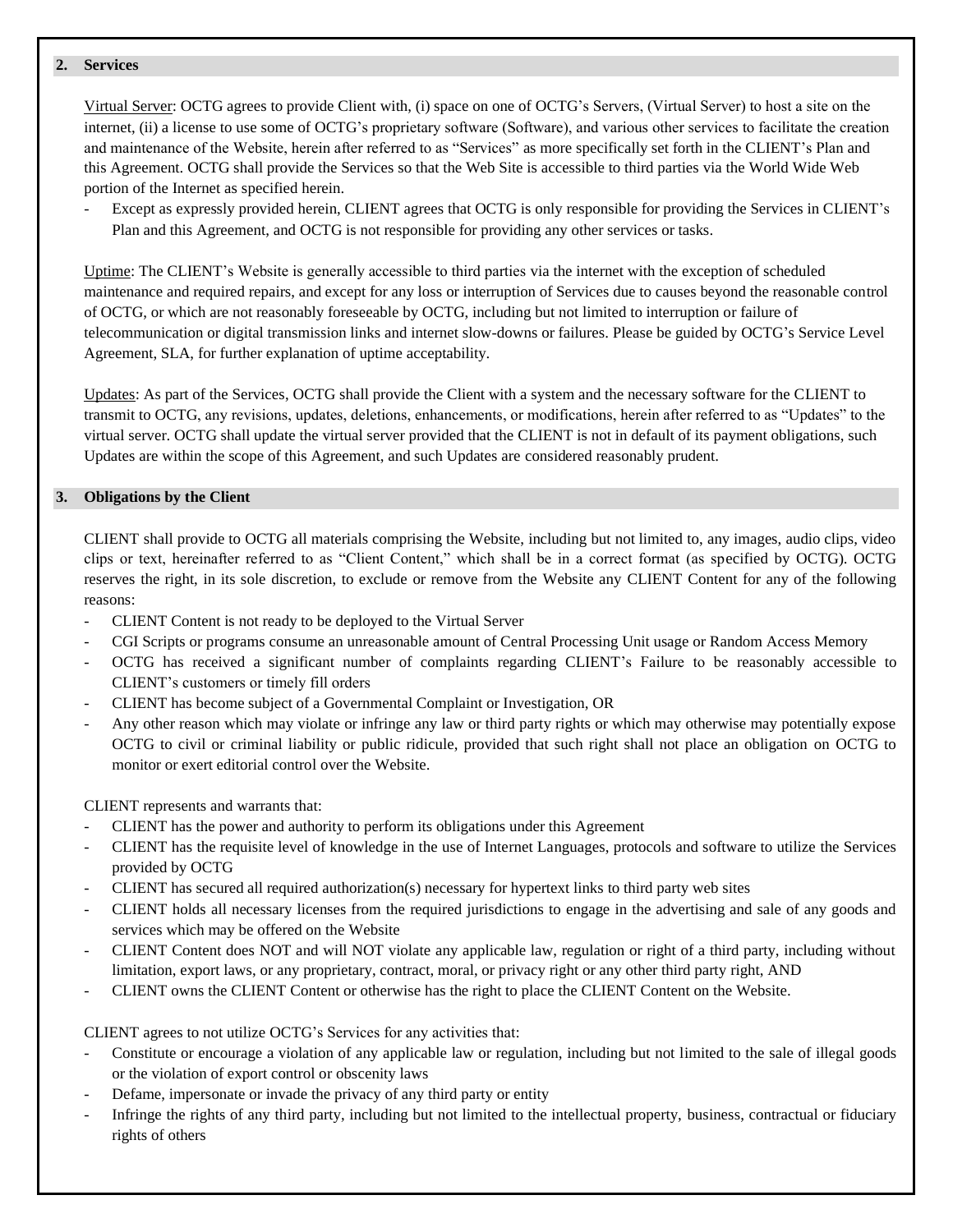- Involve the display, sale, distribution or creation of any pornographic, obscene or otherwise offensive goods, services, material or ideas or promote violence, or discrimination based on race, sex, religion, nationality, disability, sexual orientation, or age
- Modify any OCTG copyright notices or scripts without obtaining OCTG's prior written consent
- Provide mirroring service for other Websites
- The primary purpose is non-http compatible file distribution, including but not limited to the following file types .arj, .mp3, .exe, .tar, .rar, or .zip
- Are in any way connected with trolling, mailbombing, IRC Bots, Game-emulators, ROMs or the transmission of "junk mail," "spam," the unsolicited mass distribution of e-mail or with any unethical marketing practices.
	- *Please reference Termination Fees and Procedures for Client's Violations in the Below Sections*

Acceptable Usage of Virtual Servers: Client agrees to comply with all laws, rules, regulations, and OCTG's own Acceptable Usage Policy, as provided on OCTG's website. CLIENT acknowledges that it has read and understands the AUP and that CLIENT has an obligation to periodically review the AUP from time to time. In addition to those activities prohibited in the AUP, CLIENT agrees NOT to utilize the Services for any activities that are mentioned above in maintained in Section "3." In the event that any provisions contained in this Agreement conflicts with any terms, conditions or clauses contained in the AUP, the provisions of this Agreement shall govern.

Mailing Lists: OCTG permits clients to send mailings to subscribers of their own mailing list. Such mailings must have explicit instruction to the recipient on how to remove his/her name from the list, and all requests to do so must be honored immediately. CLIENT agrees not to send mailings to lists provided by an outside agency or individual. CLIENT further agrees not to provide mailing list services to others. Due to the nature of the Virtual Server, OCTG requests that all mailing list services be sent during the hours of 0100 – 0500 EST.

OCTG reserves the right to terminate a CLIENT's mailing program, whether provided by OCTG or not, immediately and without notification to CLIENT if said list causes a problem, in OCTG's sole discretion, with the e-mail services of other clients. OCTG also reserves the right to forbid a CLIENT from utilizing any mail-sending program that jeopardizes the mail services of other clients. Due to the consumption of the system resources and overloading of the e-mail server, OCTG forbids the use of Gossamer Links program by any of its Clients.

## **4. License and Proprietary Rights**

During the term of this Agreement, OCTG, grants CLIENT a nontransferable, nonexclusive limited license to use the Software, in object code form only, solely for purposes of using the Services on the Virtual Server. To the extent such Software belongs to a third party, OCTG only grants such rights as it is able to under an agreement with the applicable third party.

- CLIENT may NOT use Webpages or parts of Webpages generated by means of the Software on any Server other than the Virtual Server.

Restrictions: CLIENT agrees that it will NOT, directly or indirectly (and it will not allow others to, or act on their behalf):

- Copy the Software, except as is necessary to install on Hardware and for internal, archival purposes. In the event Client makes any copies of the Software, Client shall reproduce all proprietary notices on such topics
- Reverse engineer, decompile, dissemble, modify or otherwise attempt to derive source code from the Software
- Sell, lease, license, transfer, give possession of, or sublicense the Software or the documentation to others
- Write or develop any derivative or other software programs, based, in whole or in part, upon the Software.

Proprietary Rights: CLIENT shall not have any right, title, or interest in the Virtual Server, Software, Hardware, documentation, or any copyrights, patents, trademarks, trade secrets and any other proprietary rights embodied or used in connection therewith, except for the limited license mentioned in above paragraphs.

Proprietary Rights of Client: As between CLIENT and OCTG, CLIENT Content shall remain the sole and exclusive property of the CLIENT, including without limitation, all copyrights, trademarks, patents, trade secrets, and any other proprietary rights. CLIENT hereby grants to OCTG a non-exclusive, worldwide, royalty-free license for the term to edit, modify, adapt, translate, exhibit, publish, transmit, participate in the transfer of, reproduce, create derivative works from, distribute, perform, display, and otherwise use CLIENT Content as necessary to render the Services to CLIENT under this Agreement. \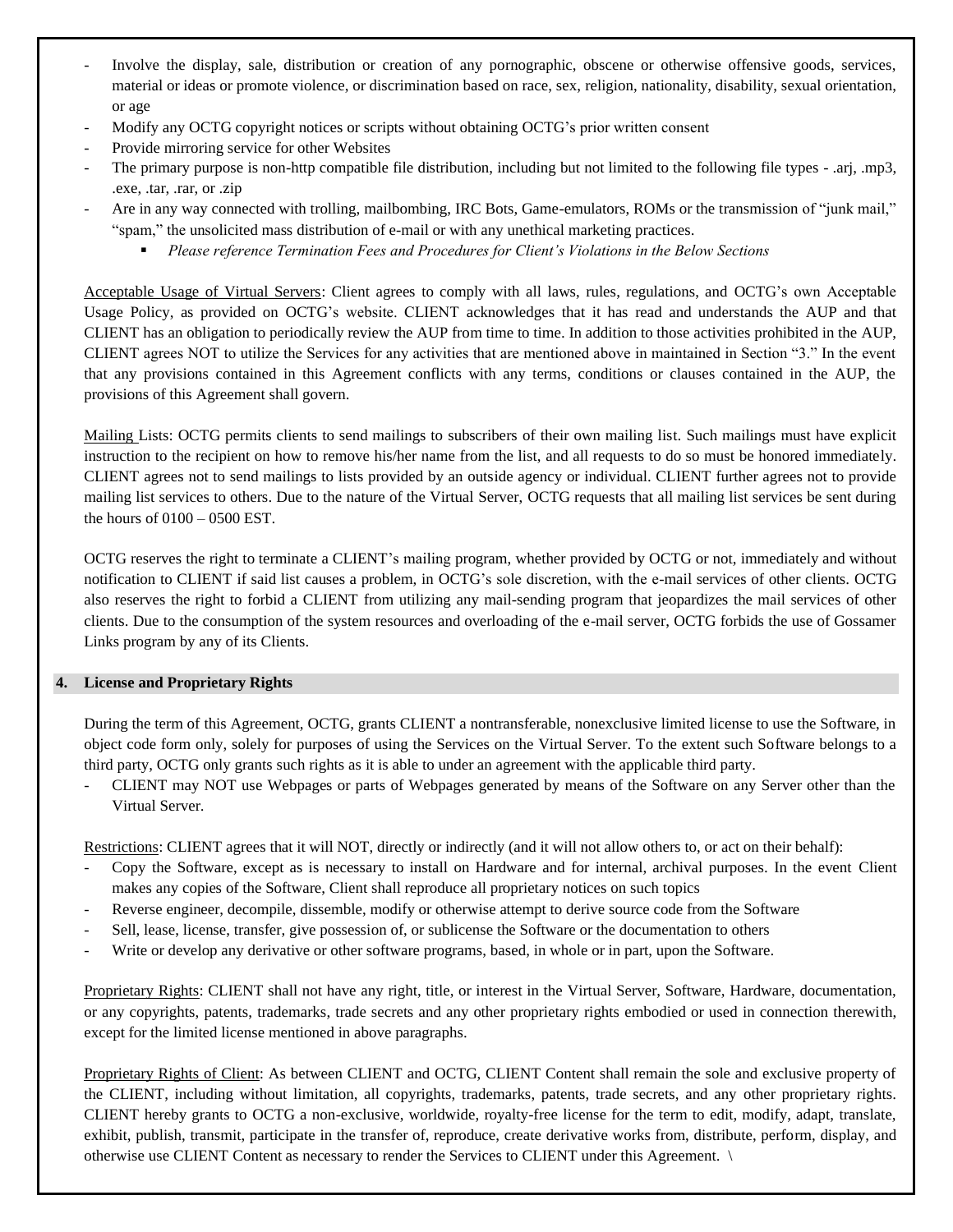#### **5. General**

Assignment and Transfer: No parties may assign, directly or indirectly, all or part of its rights or obligations under this Agreement without the prior written consent of each party, which consent shall not be unreasonably withheld or delayed.

Independent Contractor: Nothing in this Agreement shall be construed to create an agency, joint venture, partnership, or other form of business association between CLIENT and CLIENT. Further, none of the provisions of this Agreement are intended to create, nor shall be deemed to create, any relationship between CLIENT and CLIENT other than that of independent entities contracting with each other hereunder solely for the purpose of effecting the provisions of this Agreement. Neither of the parties hereto, nor any of their respective employees, shall be construed to be the agent, employer, or representative of the other.

Governing Law: This Agreement is entered into and shall be governed by the internal laws of the United States and the State of Ohio, but excluding the conflicts of laws and/or provisions of the United States and the State of Ohio. Any suit or proceeding arising out of or relating to this Agreement may be instituted and maintained in the state courts of Trumbull County, Ohio, or the eastern district courts located in Ohio. The parties hereby irrevocably consent to exclusive jurisdiction and venue in such courts, and the parties waive objection to the jurisdiction and venue being in such courts.

This Governing Law is subject to Section 3.13 herein, and the procedure 3.13 must be completed before any lawsuit can be filed within the courts.

Confidentiality and Confidential Information: The party receiving any confidential and proprietary information of the other ("Confidential Information") from the other party shall treat all such Confidential Information which may be disclosed by the disclosing party as confidential commercial property and shall not use or disclose to others, except as provided by this Agreement, any Confidential Information which may heretofore or hereafter come within the knowledge of the receiving party in performing its duties hereunder. This limitation on disclosure shall extend to the substance of any discussions concerning the Confidential Information. The foregoing shall not prevent the receiving party (a) from making use of or disclosing to others information which the receiving party can show has become part of the public domain other than by acts or omissions of the receiving party; (b) which the receiving party can show has been furnished to him/her by third parties as a matter of right, without restriction on disclosure; (c) which the receiving party can show was in his/her possession prior to disclosure of the information from the disclosing party to the receiving party; or (d) which is required to be disclosed to a court of law or governmental agency as a matter of law. (In the event of the occurrence of a disclosure pursuant to subparagraph (d), the receiving party agrees to notify the disclosing party promptly of the disclosure and of the circumstances concerning the disclosure and agrees to take whatever legal steps are necessary to assist the disclosing party in protecting the Confidential Information.)

Assumption of risk: CLIENT assumes complete and total responsibility and risk for the use of the web site, web site information and its platform therein. It is solely the responsibility of CLIENT to evaluate the accuracy, completeness and usefulness of the web site, web site information and the platform therein. As such, CLIENT must implement procedures and safeguards to satisfy requirements for accuracy of data and other web site information and for backing up or reconstructing (external to redundant web site setup on OCTG's system) any potential lost data or information.

Non-waiver: The failure of either party to demand strict performance of the terms of this Agreement or to exercise any right conferred by this Agreement will not be construed as a waiver or relinquishment of its right to assert or rely on any such term or right in the future.

Severability: If any provision of this Agreement is held invalid or unenforceable by a court of competent jurisdiction, such invalidity shall not affect the validity or operation of any other provision and such invalid provision shall be deemed to be severed from the Agreement.

Indemnification: OCTG shall not be liable for any cost or damage arising either directly or indirectly from any transaction involving the use of the website, web site information or platform therein, even if OCTG or its authorized representatives have been advised of the possibility of such loss or liability. OCTG's total liability to each party under this agreement for any cause whatsoever is limited to the amount actually paid by each party under this agreement for the services that give rise to such liability. OCTG shall in no event be liable for any consequential, incidental, indirect, exemplary, punitive, special or similar damages including, without limitation, loss of profits, loss of revenues, loss of data, or for cover and the like, even if OCTG has been advised of the likelihood of the occurrence of such damages.

Amendments: No amendment, modification or waiver of any term of this Agreement will be effective unless set forth in writing signed by OCTG and CLIENT.

Headings: Headings contained in this Agreement are inserted for convenience and will have no effect on the interpretation or construction of this Agreement.

Notices: OCTG may deliver notices to you under this Agreement by written communication delivered by certified or registered first class mail, or express courier to CLIENT's address as it appears on record based on your registration information furnished to OCTG under this Agreement. CLIENT may give notice to OCTG by letter delivered by certified or registered first class mail, or express courier, to the following address: **OCTG Technology Group, LLC – P.O. Box 310 Twinsburg, OH 44087.**